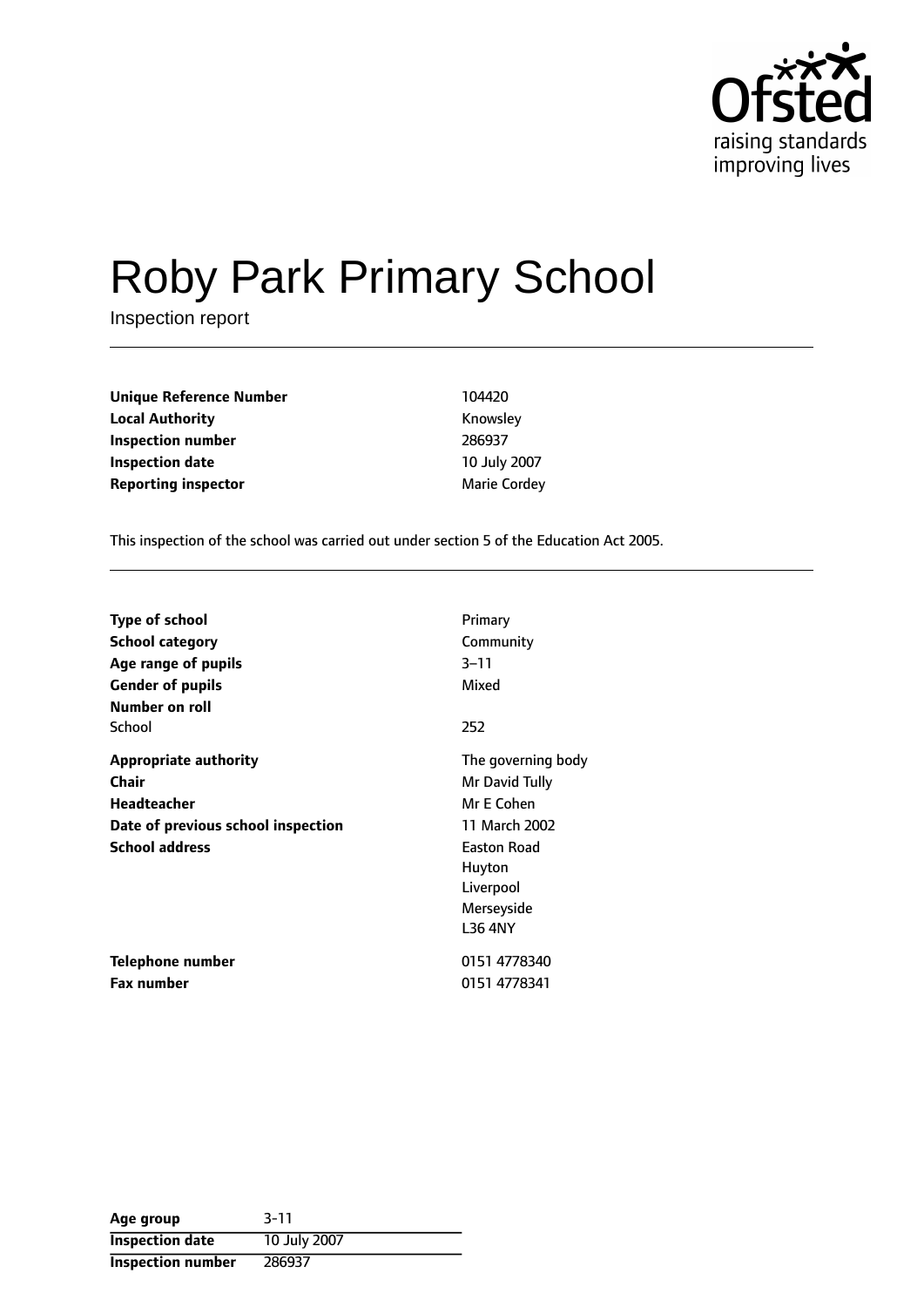.

© Crown copyright 2007

#### Website: www.ofsted.gov.uk

This document may be reproduced in whole or in part for non-commercial educational purposes, provided that the information quoted is reproduced without adaptation and the source and date of publication are stated.

Further copies of this report are obtainable from the school. Under the Education Act 2005, the school must provide a copy of this report free of charge to certain categories of people. A charge not exceeding the full cost of reproduction may be made for any other copies supplied.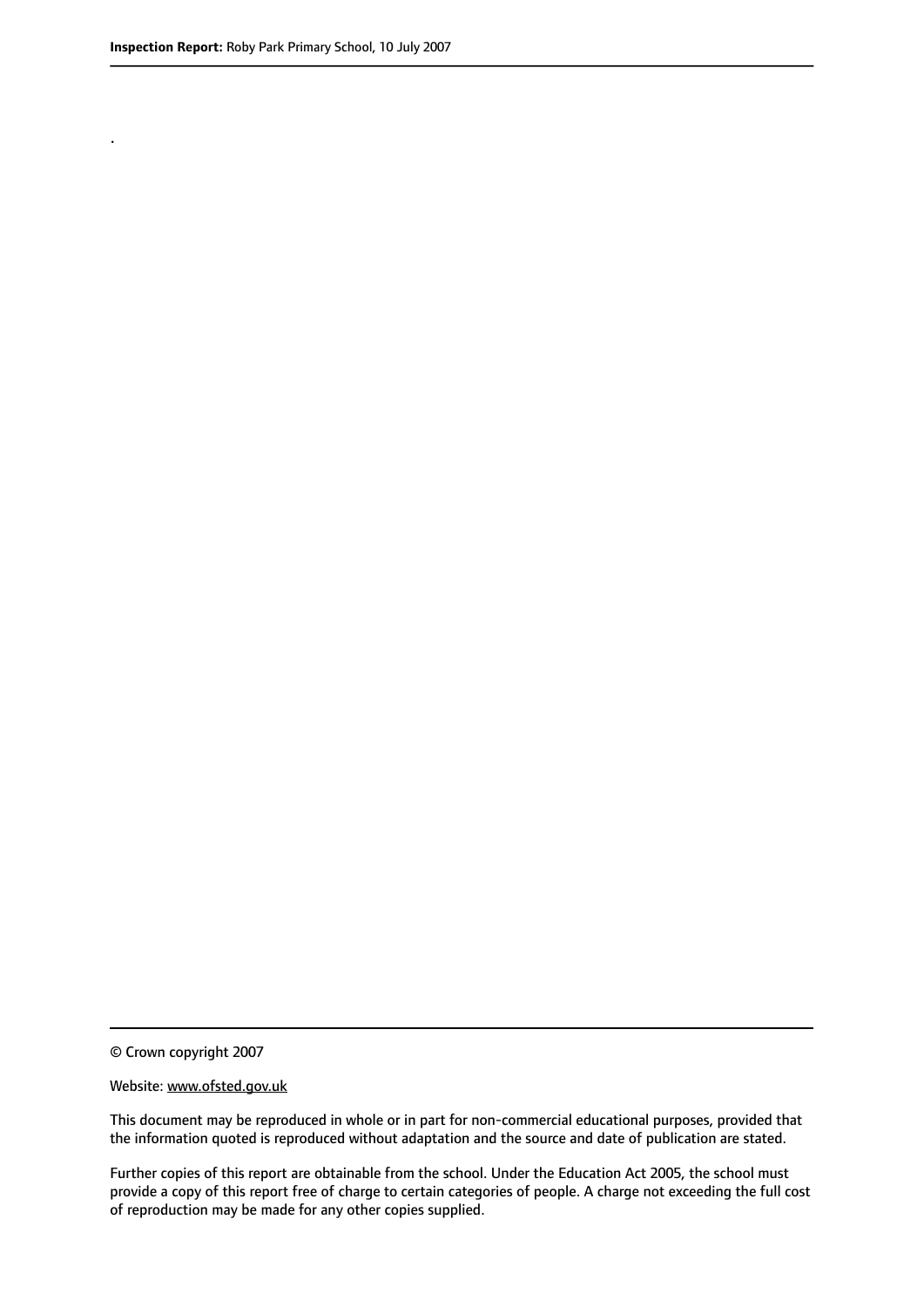## **Introduction**

The inspection was carried out by one Additional Inspector.

### **Description of the school**

This is a slightly larger than average primary school set in a disadvantaged area close to the city of Liverpool. Almost half of the pupils are eligible to receive free school meals. The vast majority of the pupils are White British. A high proportion of the pupils have a learning difficulty and/or disability. The school has gained a Gold Eco award and is a 'Healthy Eating' school.

#### **Key for inspection grades**

| Grade 1 | Outstanding  |
|---------|--------------|
| Grade 2 | Good         |
| Grade 3 | Satisfactory |
| Grade 4 | Inadequate   |
|         |              |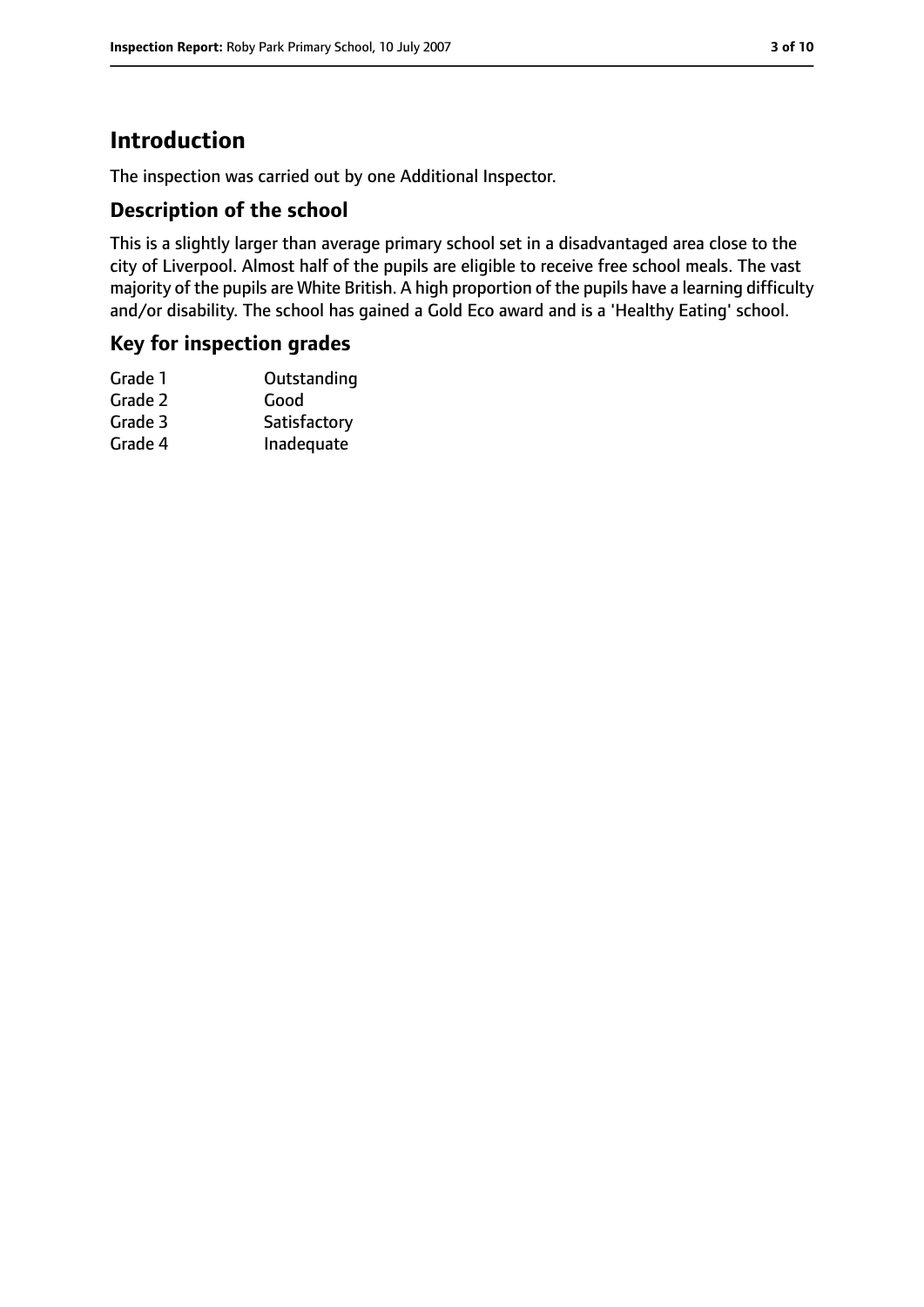# **Overall effectiveness of the school**

#### **Grade: 2**

Roby Park is a good school that has made significant improvements. Pupils make good progress and achieve well. They join the Foundation Stage with skills below the expectations for their age. By the time pupils leave in Year 6 their standards have been raised to broadly average in English, mathematics and science. This current position continues a rising trend of improvement started in 2005. A dip in standards at Key Stage 1 in 2006 was quickly identified and acted upon. This year's results indicate a significant improvement, although standards by the end of Key Stage 1 continue to be a priority in the school's improvement planning.

The headteacher's vision is clear to everybody in the school community. As a result both staff and pupils expect the best and work in an atmosphere of care and respect. The pupils are very welcoming and keen to talk to visitors about their school. Although a small number of parents expressed concerns about behaviour, the school was observed to be a well-ordered environment. Pupils are proud to be members of the school council, although there are limited openings for the pupils to adopt other responsible roles in the school.

The pupils' personal development and well-being are good. They clearly know the difference between right and wrong and are strong ambassadors for what they consider to be fair play. They appreciate the values of a diverse society and demonstrate good cultural awareness. The quality of teaching and learning is good and in some lessons it is outstanding. Pupils thrive in an atmosphere of high expectations and clear learning goals. Some pupils, however, are not aware of what to do to make their work better. The good curriculum is deliberately tailored to match the wide range of pupils' needs. Because of this all pupils, including those with learning difficulties and/or disabilities, make good progress. The care, guidance and the support for pupils are good and staff are keen promoters of the pupils' health and safety. Vulnerable pupils are identified early and staff are well deployed to support their learning. This is a prime consideration of the school and it is in this environment that all pupils reach their challenging targets.

Leadership and management are good and the headteacher's vision has been instrumental in improving standards and pupils' progress. Staff and governors share this determination and are committed to the pupils' achievement and well-being. Good improvement since the previous inspection reflects this better picture. The school understands itself well and accurately identifies its strengths as well as its areas for improvement. However, care, guidance and support are not outstanding, as the school judges, because the pupils are insufficiently involved in the marking of their work or in setting targets for improvement. Governors are keen supporters of the school. They have managed a budget deficit sensitively and appropriately. Governors regard themselves as part of 'a family'. They challenge and question the school's performance and hold it to account.

#### **What the school should do to improve further**

- Raise standards at the end of Year 2.
- Involve pupils more in the marking of their work and setting their targets.
- Enable pupils to take on more responsibility for supporting the school community.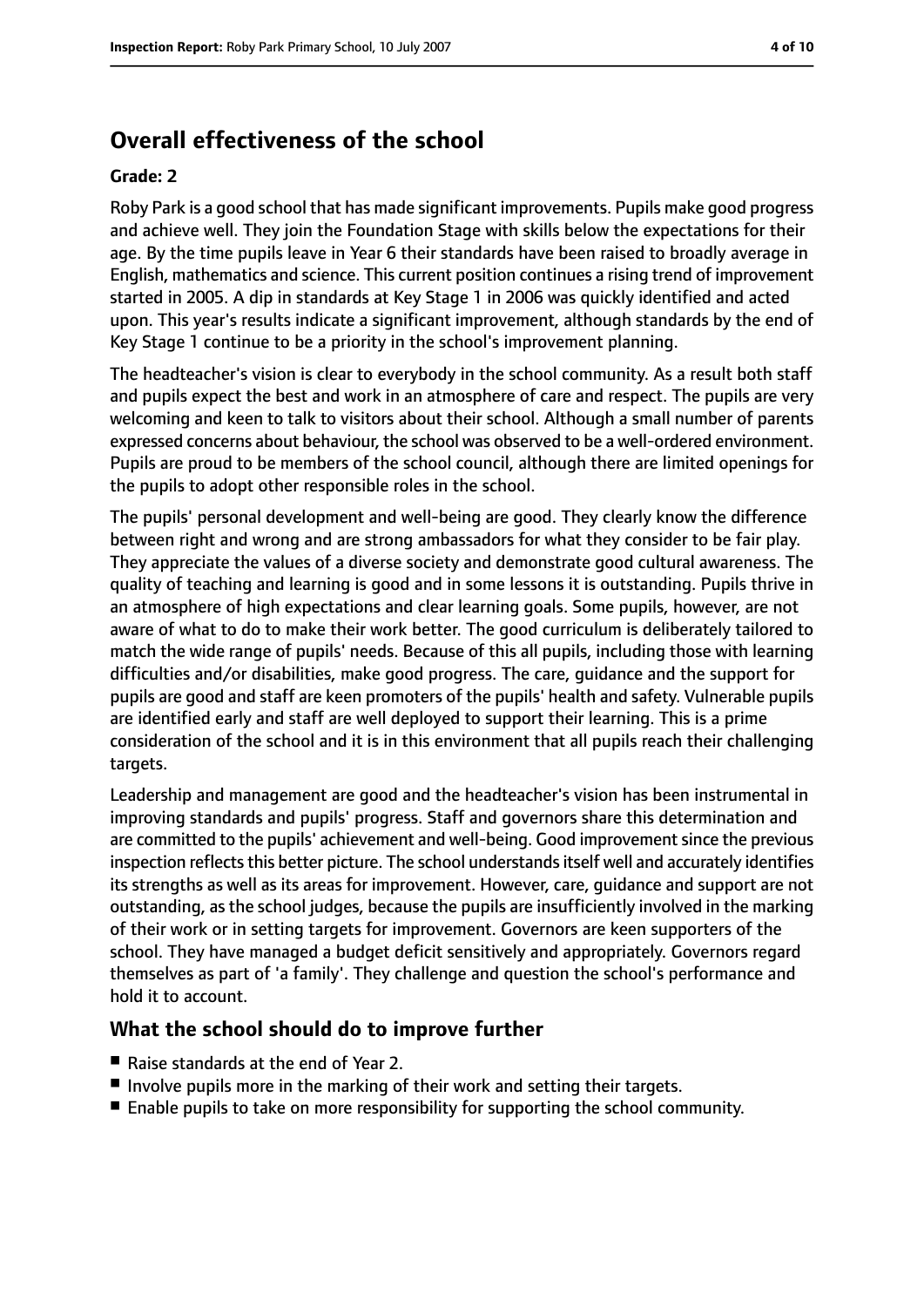## **Achievement and standards**

#### **Grade: 2**

Pupils make good progress, especially in the Foundation Stage and Key Stage 2. Children settle down well into the Nursery class because they are well looked after and enjoy their learning. They make good progress in the Foundation Stage because of good teaching and support for their social development. Children's language development is weak yet improves significantly because of the focus on phonics and speaking and listening. Standards are significantly below average by the end of Key Stage 1, although the 2007 assessments indicate significant improvement. A sustained period of staffing turbulence in Years 1 and 2 has now been stabilised. The most significant progress is made from Year 2 to Year 6. However, higher attaining pupils do not always achieve as well in English as they do in mathematics and science by the end of Year 6. Good planning and support for pupils with learning difficulties and/or disabilities ensures that they make the same good progress as that of their classmates. The very small numbers from minority ethnic groups also achieve well.

## **Personal development and well-being**

#### **Grade: 2**

Spiritual, moral, social and cultural development is good. Children in the Foundation Stage learn to be independent as well as to work together harmoniously. This good personal development continues in Years 1 to 6 and pupils are reflective and articulate. Most pupils and their parents recognise how much behaviour has improved recently. High numbers of exclusions have been reduced to none and pupils are praised and rewarded more. Attendance is broadly average and this is a big improvement. Despite the school's best efforts, however, a small number of pupils who are frequently absent have a disproportionate effect on the figures. Nonetheless, pupils enjoy their learning and are very keen to take part in lessons. They eat healthily and take part in regular exercise. The 'Wake Up and Shake Up' sessions at the start of the day are firm favourites. Pupils enjoy taking responsibility through membership of the school council, but are not involved sufficiently in other opportunities to help others play safely or learn. Pupils are active members of their community and are reliable fundraisers for charitable causes.

## **Quality of provision**

#### **Teaching and learning**

#### **Grade: 2**

Teachers make good use of resources such as local history artefacts and posters of famous paintings to excite the pupils' interest and involvement. For example, those in Year 6 have made a successful photograph story as part of their contribution to the leavers' assembly. This focuses on Liverpool as the 'City of Culture' and successfully evokes special memories for them. 'One heart in this city, you'll never walk alone,' is part of a celebratory poem written by the pupils. Outstanding lessons involve the pupils in singing, acting and even filming their work. They are captivated by their learning and keen to talk about it. Teaching assistants share in the planning and teaching of lessons and make a good contribution to the support of pupils who have learning difficulties and/or disabilities. Good relationships allow learning to take place because teachers and pupils share a mutual respect. Most pupils are made aware of the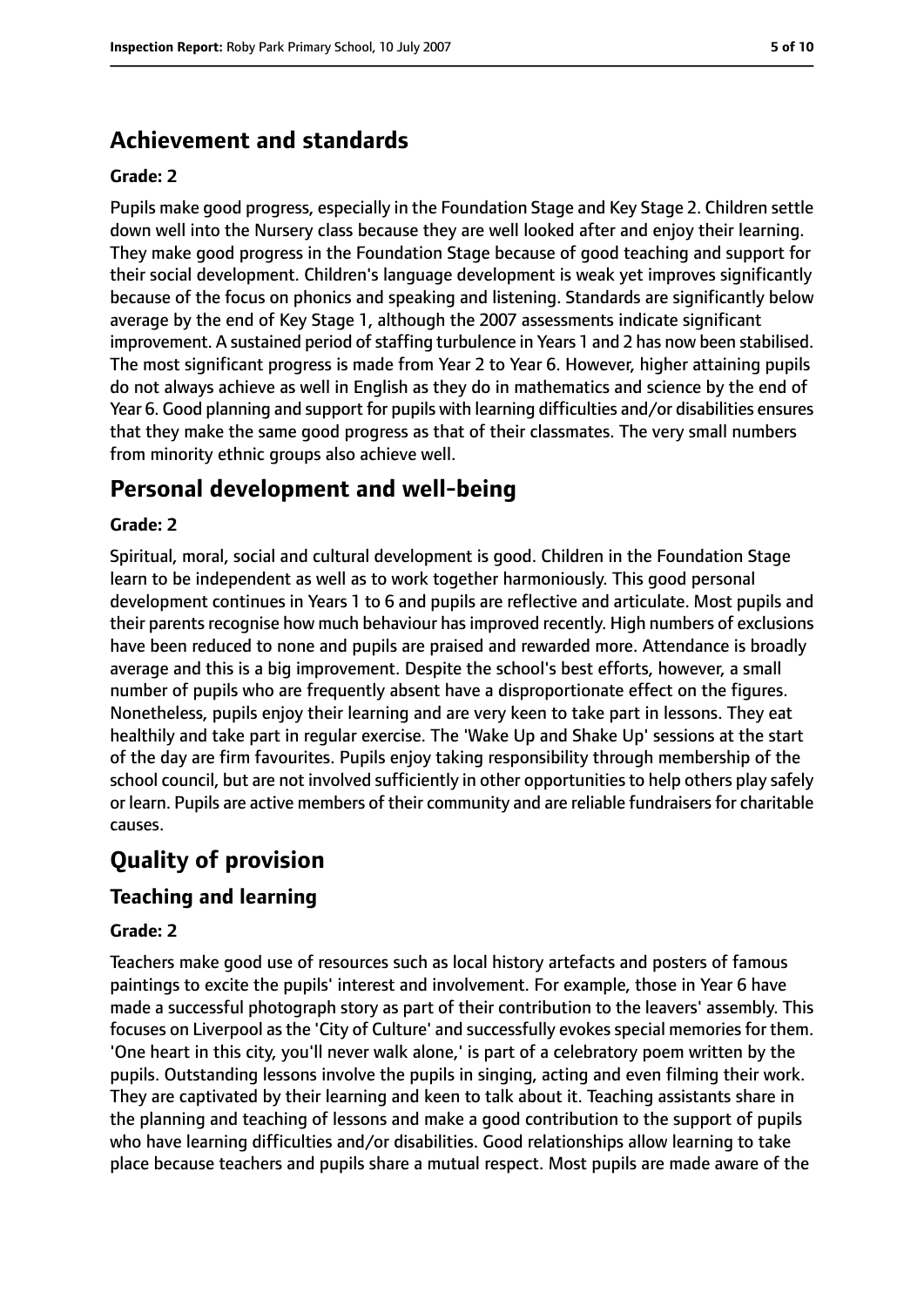levels they have reached. However, teachers do not provide enough opportunities for them to share in setting their own targets for improvement and evaluating how well they are learning.

#### **Curriculum and other activities**

#### **Grade: 2**

The good provision for literacy and numeracy has been successful in improving pupils' skills. There has also been an increase in resources for information and communication technology since the previous inspection. Pupils are now more confident and adept when using computers. Opportunities for enrichment are many and varied. The pupils particularly enjoy the school trips and residential visits. The Gold Eco award celebrates the school's care of and commitment to the environment. Amongst many other interesting activities the pupils tend the school allotment which provides a wide range of produce.

#### **Care, guidance and support**

#### **Grade: 2**

Good systems are in place to look after and care for the pupils. The school works well with the majority of parents and outside helpers to ensure that pupils make good progress. Parents are welcomed into school to share their children's learning through the 'Stay and Play' sessions in the Foundation Stage and 'Inspire' for Years 1 to 6. Pupils are appropriately safeguarded through regularly reviewed systems to protect their welfare. They know who to turn to if they are troubled. Pupils are enthusiastic about going to secondary school because they receive good guidance and preparation. Their progress is tracked efficiently and rigorously as they move up through the school. The school is now developing systems to enable pupils to take more responsibility for their own learning.

## **Leadership and management**

#### **Grade: 2**

Clear procedures for monitoring and evaluating the school's performance have been successful in helping to plan a wide variety of staff training and professional development. More teachers are taking on leadership roles and the performance of individual subjects is more accountable. Much of the work of the governing body is done by a few governors. Planning is in place to review responsibilities and share the workload more evenly. There is good capacity to make the further improvement that is identified in the school's improvement plan. The school provides good value for money.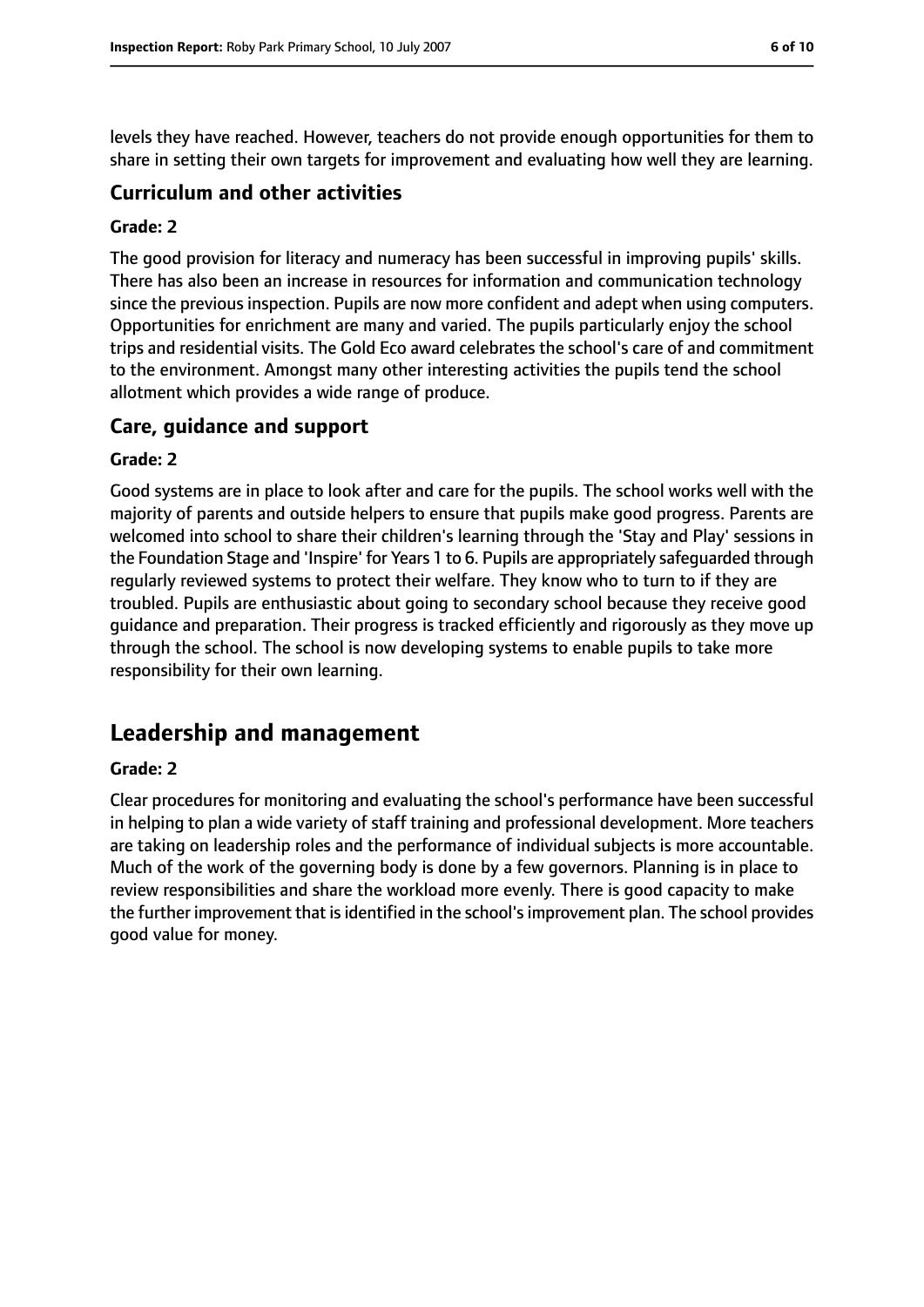**Any complaints about the inspection or the report should be made following the procedures set out in the guidance 'Complaints about school inspection', which is available from Ofsted's website: www.ofsted.gov.uk.**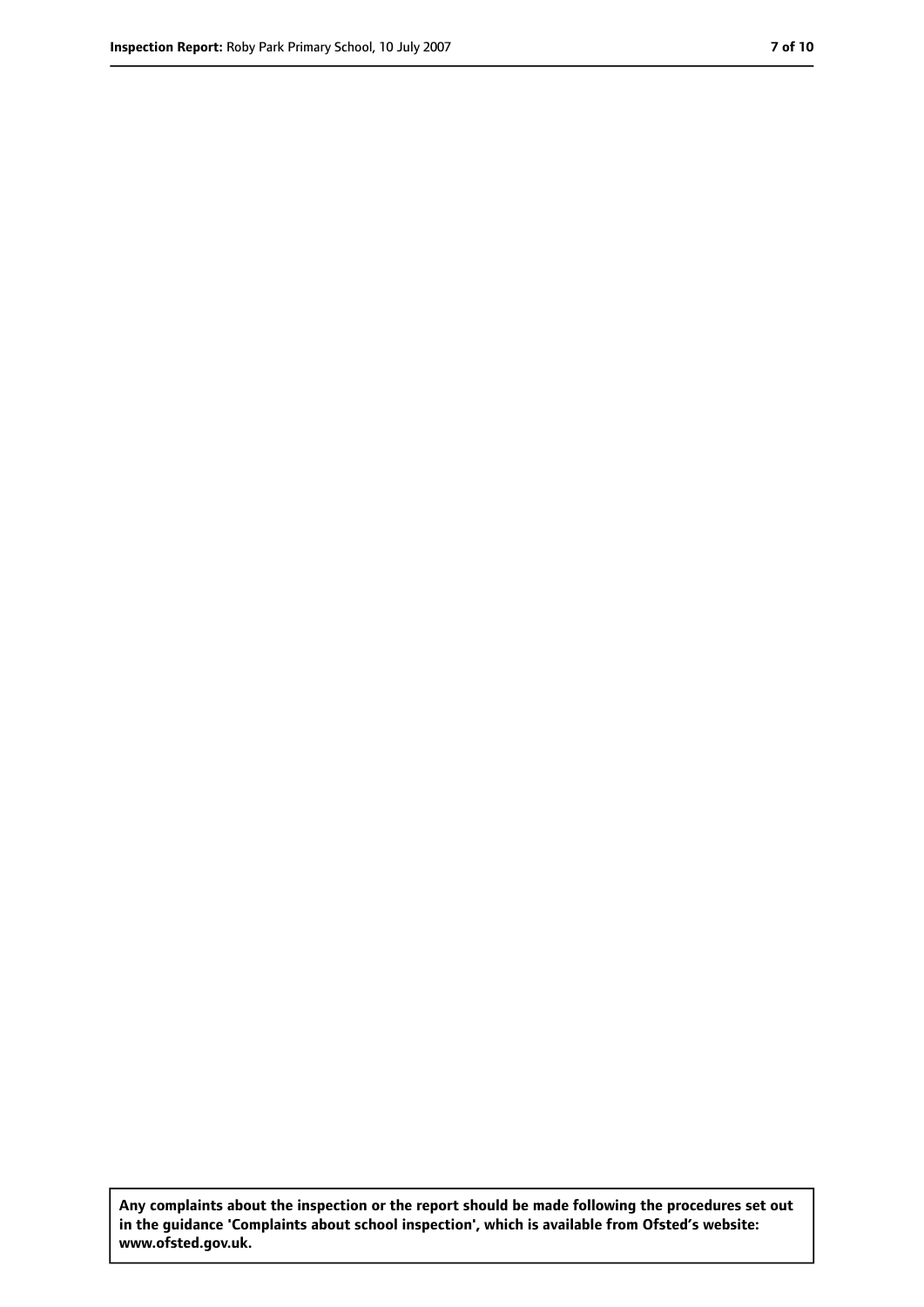#### **Annex A**

# **Inspection judgements**

| Key to judgements: grade 1 is outstanding, grade 2 good, grade 3 satisfactory, and grade 4 $\,$ | <b>School</b>  |
|-------------------------------------------------------------------------------------------------|----------------|
| inadequate                                                                                      | <b>Overall</b> |

## **Overall effectiveness**

| How effective, efficient and inclusive is the provision of education, integrated<br>care and any extended services in meeting the needs of learners? |     |
|------------------------------------------------------------------------------------------------------------------------------------------------------|-----|
| How well does the school work in partnership with others to promote learners'<br>well-being?                                                         |     |
| The quality and standards in the Foundation Stage                                                                                                    |     |
| The effectiveness of the school's self-evaluation                                                                                                    |     |
| The capacity to make any necessary improvements                                                                                                      |     |
| Effective steps have been taken to promote improvement since the last<br>inspection                                                                  | Yes |

## **Achievement and standards**

| How well do learners achieve?                                                                               |  |
|-------------------------------------------------------------------------------------------------------------|--|
| The standards <sup>1</sup> reached by learners                                                              |  |
| How well learners make progress, taking account of any significant variations between<br>groups of learners |  |
| How well learners with learning difficulties and disabilities make progress                                 |  |

## **Personal development and well-being**

| How good is the overall personal development and well-being of the<br>learners?                                  |  |
|------------------------------------------------------------------------------------------------------------------|--|
| The extent of learners' spiritual, moral, social and cultural development                                        |  |
| The behaviour of learners                                                                                        |  |
| The attendance of learners                                                                                       |  |
| How well learners enjoy their education                                                                          |  |
| The extent to which learners adopt safe practices                                                                |  |
| The extent to which learners adopt healthy lifestyles                                                            |  |
| The extent to which learners make a positive contribution to the community                                       |  |
| How well learners develop workplace and other skills that will contribute to<br>their future economic well-being |  |

## **The quality of provision**

| How effective are teaching and learning in meeting the full range of the<br>learners' needs?          |  |
|-------------------------------------------------------------------------------------------------------|--|
| How well do the curriculum and other activities meet the range of needs<br>and interests of learners? |  |
| How well are learners cared for, guided and supported?                                                |  |

 $^1$  Grade 1 - Exceptionally and consistently high; Grade 2 - Generally above average with none significantly below average; Grade 3 - Broadly average to below average; Grade 4 - Exceptionally low.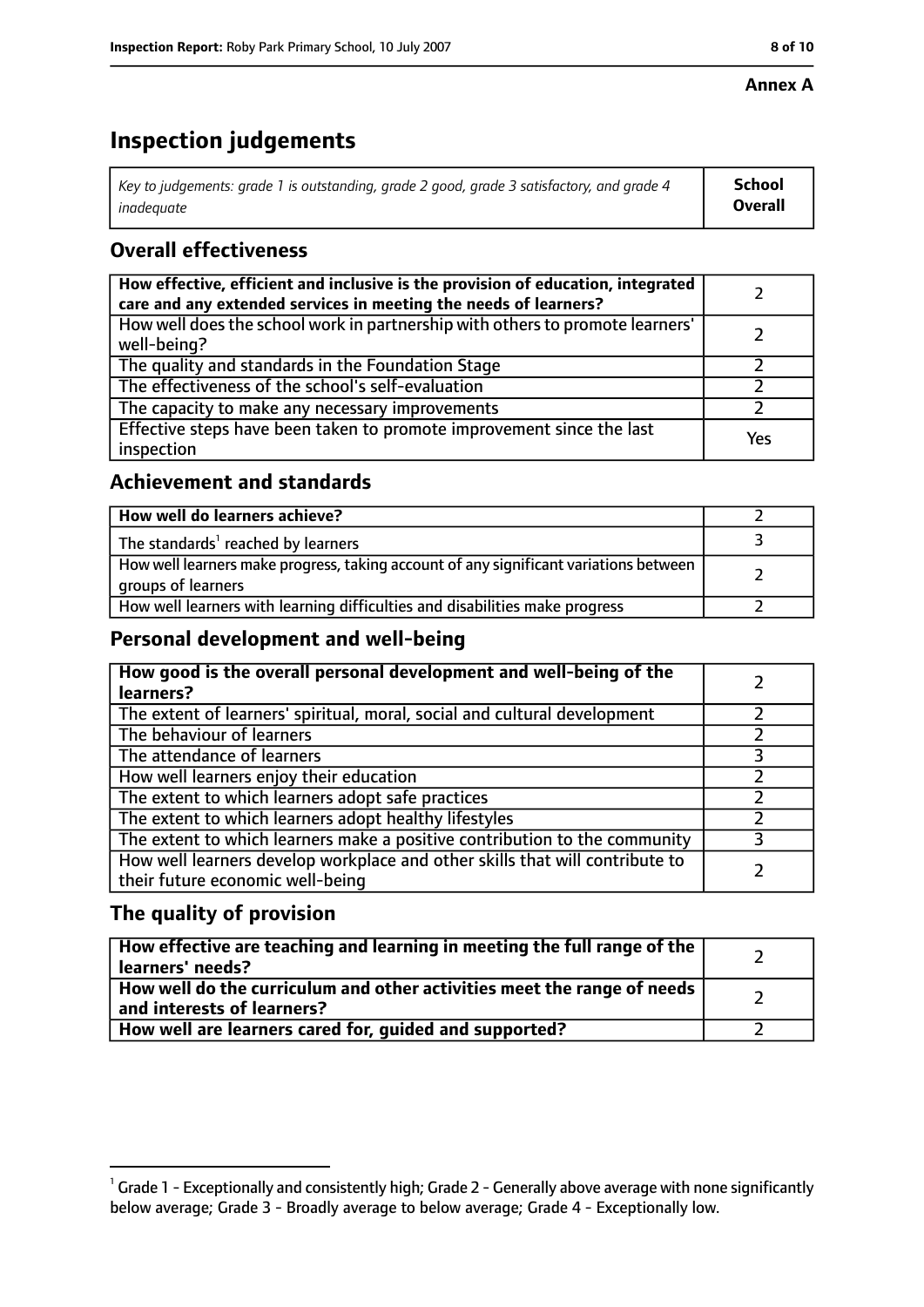# **Leadership and management**

| How effective are leadership and management in raising achievement                                                                              |               |
|-------------------------------------------------------------------------------------------------------------------------------------------------|---------------|
| and supporting all learners?                                                                                                                    |               |
| How effectively leaders and managers at all levels set clear direction leading<br>to improvement and promote high quality of care and education |               |
| How effectively performance is monitored, evaluated and improved to meet<br>challenging targets                                                 |               |
| How well equality of opportunity is promoted and discrimination tackled so<br>that all learners achieve as well as they can                     |               |
| How effectively and efficiently resources, including staff, are deployed to<br>achieve value for money                                          | 7             |
| The extent to which governors and other supervisory boards discharge their<br>responsibilities                                                  | $\mathcal{L}$ |
| Do procedures for safequarding learners meet current government<br>requirements?                                                                | Yes           |
| Does this school require special measures?                                                                                                      | No            |
| Does this school require a notice to improve?                                                                                                   | No            |